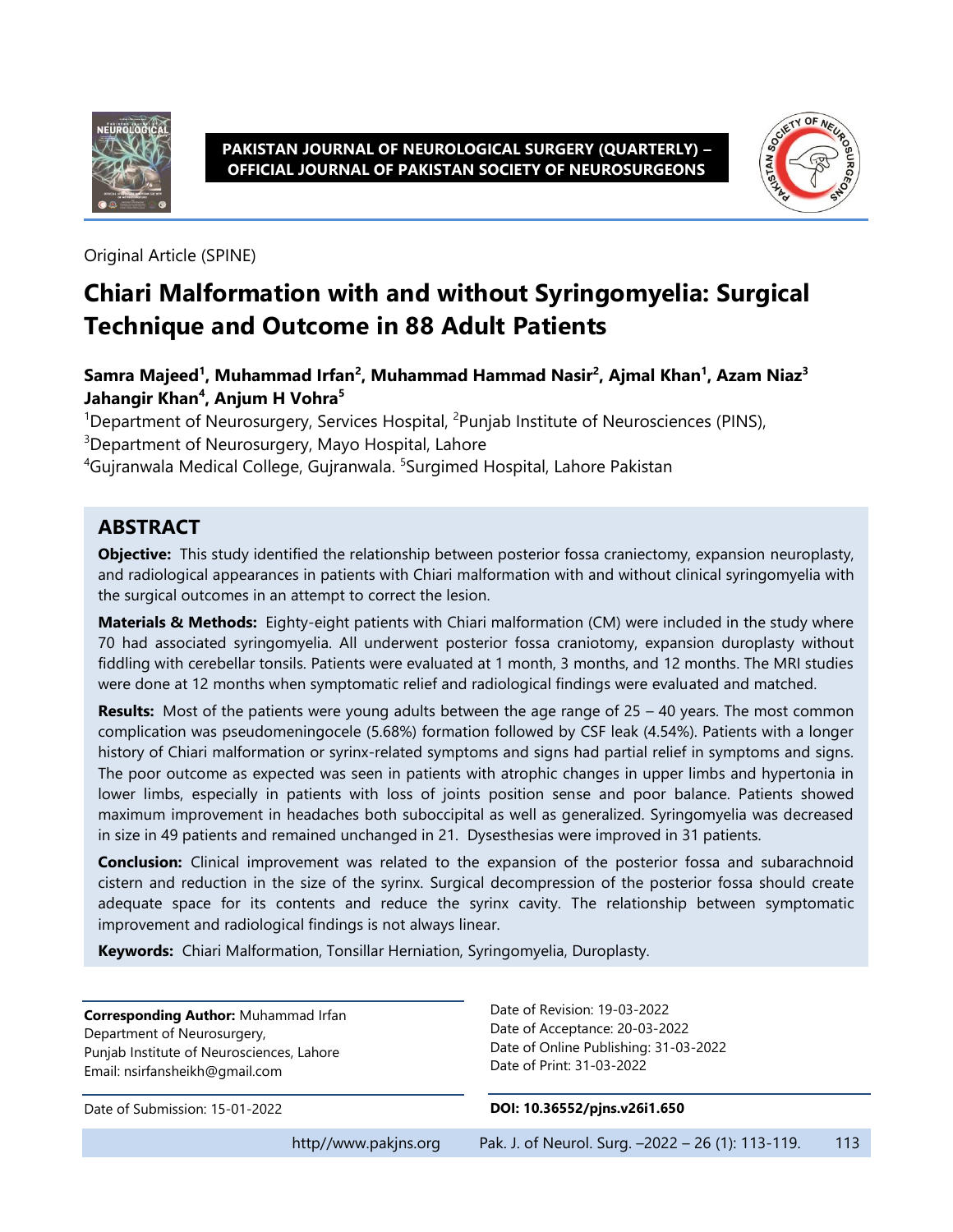### **INTRODUCTION**

Chiari malformations are structural defects in the skull base and cerebellum. It is further subdivided into four main types (I, II, III & IV) These malformations frequently occur in combination with other pathological conditions such as myelomeningocele, hydrocephalus, and/or Syringomyelia. Hindbrain inferior migration occurs in Chiari Malformation reported by Van Houweninge Grafrdijk  $1932<sup>1</sup>$  and Penfield & Coburn 1938.<sup>2</sup> Chiari, I, characterized by one or both pointed (not rounded) cerebellar tonsils that project 5mm below the foramen magnum, measured by a line drawn from the basion to the opisthion (McRae Line). <sup>2</sup> Chiari II consists of brainstem herniation and a towering cerebellum in addition to the herniated cerebellar tonsils and vermis due to an open distal spinal dysraphism/ myelomeningocele. <sup>3</sup> Chiari III involves herniation of the hindbrain (cerebellum with or without the brainstem) into a low occipital or high cervical meningocele. <sup>3</sup> Chiari IV is now considered obsolete. <sup>4</sup> Neurological signs and symptoms can arise from 2 mechanisms: direct compression of neurological structures against the surrounding foramen magnum and spinal canal or the development of Syringomyelia or syringobulbia. The obstruction of cerebrospinal fluid (CSF) outflow eventually results in syrinx formation.

Fluid-filled cavities (syrinx) develop within the spinal cord or brainstem, resulting in neurologic symptoms as the cavity expands. This condition is more and more diagnosed in the adult population since the easy availability of MRI, in patients with symptoms of headache and neckache. Lichtenstein in  $1943<sup>3</sup>$  discovered the associated syringomyelia with Chiari Malformation. Different surgical techniques have evolved over the years, but still, there is no uniformity among the neurosurgeons claiming good results. <sup>4</sup> Common to all techniques is an expansion of posterior fossa and foramen magnum allowing free flow of CSF from Cranial to spinal subarachnoid spaces<sup>5-9</sup> which gives

symptomatic improvement. A linear relationship between clinical improvement and radiological change in the postoperative periods has not been established in any published study.<sup>4</sup> This study was carried out to correlate the clinical outcome of post fossa decompression and duroplasty with radiological improvement and to establish the relationship of clinical status with radiography.

# **MATERIAL & METHODS**

### **Study Design & Setting**

This prospective study was carried out between January 2002 to Dec. 2018. Eighty-eight patients were included in this study including 68 males and 20 females. The sample was selected through the nonprobability sampling technique. This study was carried out at multiple institutions including Lahore General Hospital, Services Hospital Lahore, Surgimed Hospital & Mayo Hospital Lahore. All patients had posterior fossa decompressive craniectomy and duroplasty. This study was conducted to evaluate the effects of this procedure on clinical symptoms and signs, postoperative MRI appearance, and its relation to the improvement of symptoms and signs.

### **Inclusion Criteria**

All patients of both genders between the age limit of 25 – 55 years of age with MRI-diagnosed Arnold Chiari malformation with or without syringomyelia were included in this study.

### **Exclusion Criteria**

Redo cases & those unfit for general anesthesia were excluded from the study.

# **Data Collection**

Eighty-eight patients were included in this study with a 68 males and 20 females (Ratio 3.4:1). Seventy patients had associated syringomyelia and 18 had only Chiari Malformation. Diagnosis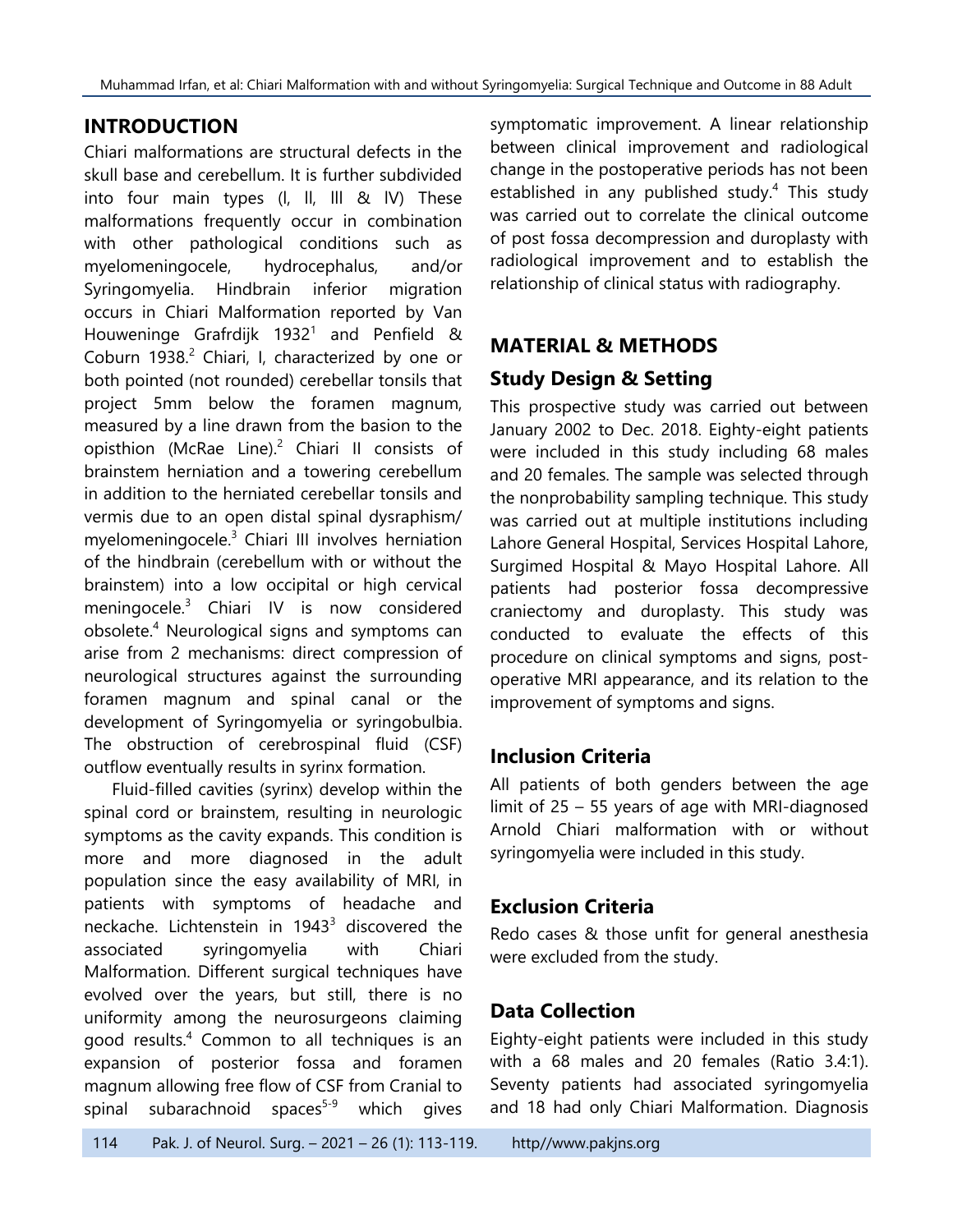of the patient was based on clinical and radiological criteria. Postoperatively patients were examined at 1, 3, and 12 months, only if there were no new symptoms and signs which were compared with the checklist of symptoms and signs prepared at the time of admission. The follow-up period was one year after which patients were discharged to be followed up in out-patients when they had any complaints.



**Figure 1:** A 23 years old female presented with ataxia, basal cranial nerve involvement & nystagmus. MRI showed herniation of cerebellar tonsils below the C1 arch.

# **Surgical Technique**

All Patients underwent posterior fossa decompressive craniectomy, excision of the posterior rim of the foramen magnum, and expansion duroplasty with pericranial or fascia lata graft. In patients where Cerebellar tonsils were descending up to C2, laminectomy of C1 and partial laminectomy of C2 were done keeping the major muscular attachments to the spinous process of C2 vertebrae intact.

Occipital Craniectomy was done to the extent that Cerebellar Hemisphere was pulsating with the heartbeat, visible through the dura mater. Then dura mater was opened in "Y" shaped fashion so that cerebellum is not tight, pulsating the brain, and CSF is found moving across the foramen magnum. No Fiddling was done with cerebellar tonsils, and arachnoid band, but it was made sure that no obstruction was present at the Craniocervical junction so that there was a free flow of CSF.

Pericranium or fascia lata was used for expanding the dura mater to give more space for the cerebellum and attached to a Y-shaped incised dura mater. Bipolar diathermy was avoided at the dural edges to prevent avascularity and shrinkage which could hamper water-tight dural closure. Duroplasty was done with 4/0 vicryl and watertight closure was confirmed with Valsalva [maneuver.](https://www.google.com.pk/search?espv=2&biw=1366&bih=623&q=valsalva+maneuver&spell=1&sa=X&ei=pKuJVOzsAsyBaYOjgbAP&ved=0CBcQvwUoAA) The graft and suture line was covered with surgicel and 2 ml of fresh blood was sprinkled to have a punctuation of sealing effect.

# **RESULTS**

# **Age Distribution**

Most of the patients were young adults between the age range of 25 –40 years.

| <b>Table 1:</b> Age Distribution. |                  |            |  |  |
|-----------------------------------|------------------|------------|--|--|
| Age                               | <b>Frequency</b> | Percentage |  |  |
| $25 - 40$ Years                   | 81               | 92         |  |  |
| $41 - 55$ Years                   |                  |            |  |  |

### **Gender Distribution**

In this study 68 (77%) were females and 20 (33) males.

# **Post-Operative Complications**

The most common complication was pseudomeningocele (5.68%) formation followed by CSF leak (4.54%) **(Table 2)**.

### **Table 3: Clinical outcome with improvement**

It was noted that pulsatility in the cisterns is the key to having symptomatic & clinical impairment. Patients with a longer history of Chiari malformation or syrinx-related symptoms and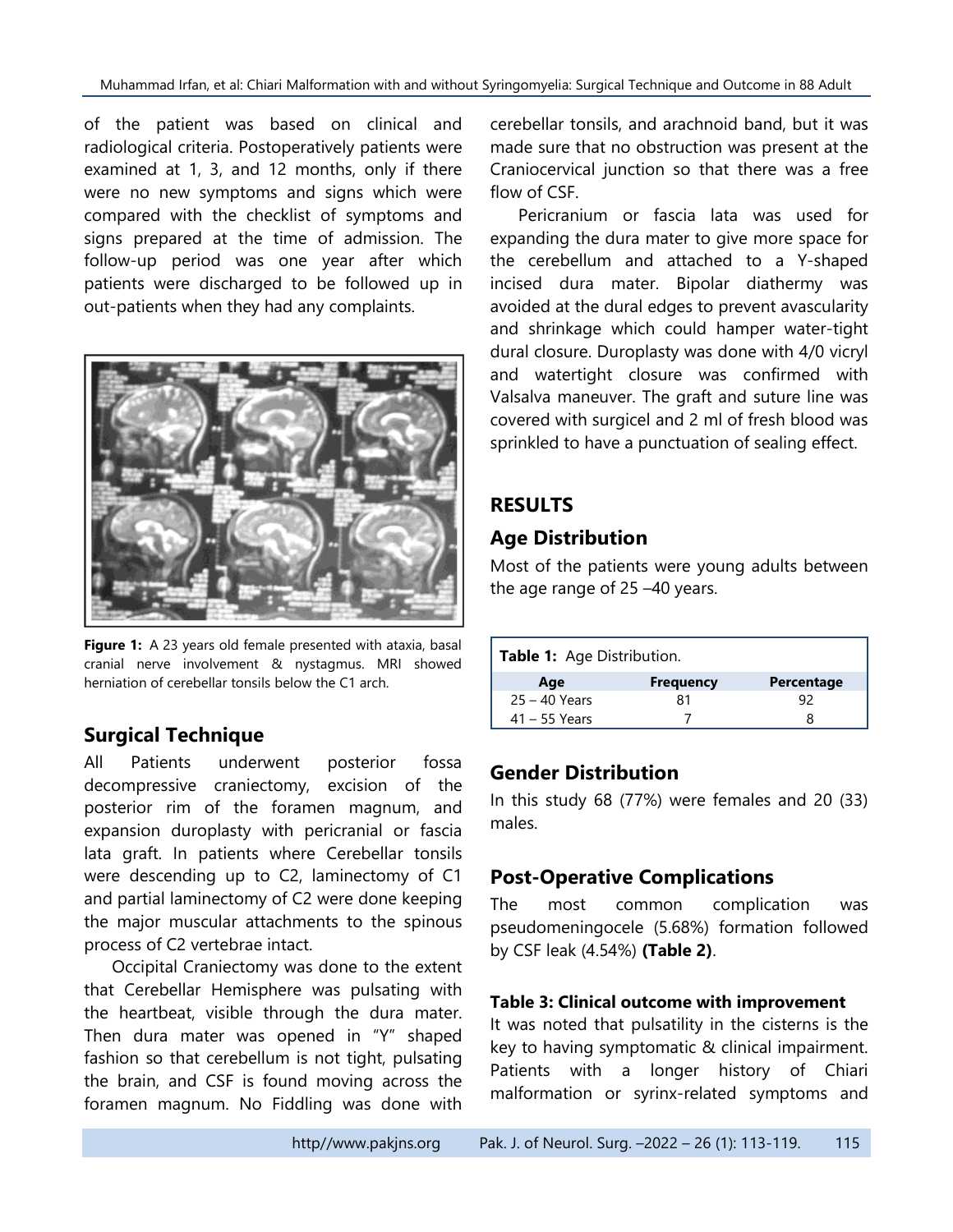Muhammad Irfan, et al: Chiari Malformation with and without Syringomyelia: Surgical Technique and Outcome in 88 Adult

signs had partial relief in symptoms and signs. The poor outcome as expected was seen in patients with atrophic changes in upper limbs and hypertonia in lower limbs, especially in patients with loss of joints position sense and poor balance. Patients showed maximum improvement in headaches both suboccipital as well as generalized. The second most commonly improved symptom was balanced **(Table 3)**.

#### **Table 2:** Post Operative Complications.

| <b>Complications</b>        | <b>Frequency</b> | % age |
|-----------------------------|------------------|-------|
| Pseudomeningocele.          | 5                | 5.68  |
| CSF Leakage                 | 4                | 4.54  |
| Occipital Neuralgia         | 3                | 3.40  |
| Superficial wound infection | 3                | 3.40  |
| Worsening of motor function |                  | 1.14  |
| Dysphagia                   | 1                | 1.14  |
| Pneumonia                   | 1                | 1.14  |
| Total                       | 18               | 20.45 |

| Table 3: Clinical outcome of cases with improvement. |                                                                                                                            |                                                                                       |                                                                                       |                                                                                       |
|------------------------------------------------------|----------------------------------------------------------------------------------------------------------------------------|---------------------------------------------------------------------------------------|---------------------------------------------------------------------------------------|---------------------------------------------------------------------------------------|
| <b>Symptoms</b>                                      |                                                                                                                            | 1 Month<br>n (%)                                                                      | 3 Months<br>n (%)                                                                     | <b>12 Months</b><br>n (%)                                                             |
|                                                      | Symptoms<br>Suboccipital headache<br>Generalized headache<br><b>Tiredness</b>                                              | 79 (90%)<br>75 (85%)                                                                  | 70 (80%)<br>75 (85%)                                                                  | 70 (80%)<br>75 (85%)                                                                  |
| 2<br>3                                               | <b>Upper Extremity</b><br>Lower Extremity<br>Dysarthria                                                                    | 35 (40%)<br>35 (40%)<br>53 (60%)                                                      | 35 (40%)<br>35 (40%)<br>53 (60%)                                                      | 35 (40%)<br>35 (40%)<br>53 (60%)                                                      |
| <b>Signs</b>                                         |                                                                                                                            | 1 Month<br>n(%)                                                                       | 3 Months<br>n(%)                                                                      | 12 Months<br>n(%)                                                                     |
| 2<br>3<br>4<br>5<br>6<br>8                           | Balance<br><b>Nystagmus</b><br>Fascial Sensory deficit<br>Impaired gag<br>Numbness of Limbs<br>Tone<br>Weakness<br>Atrophy | 62 (70%)<br>53 (60%)<br>35 (40%)<br>35 (40%)<br>35 (40%)<br>18 (20%)<br>44 (50%)<br>0 | 66 (75%)<br>57 (65%)<br>35 (40%)<br>40 (45%)<br>35 (40%)<br>18 (20%)<br>44 (50%)<br>0 | 62 (70%)<br>57 (65%)<br>35 (40%)<br>40 (45%)<br>35 (40%)<br>18 (20%)<br>44 (50%)<br>0 |

### **Syringomyelia Size and Its Effect on The Clinical Outcome**

In our study, 70 patients had syringomyelia on pre-operative MRI. Syringomyelia was decreased in size in 49 patients and remained unchanged in 21. Dysesthesias were improved in 31 (63%) patients (**Table 4).** There existed a significant difference (p-value: 0.0430) between outcomes: improved, unchanged, and worsened.

| <b>Table 4:</b> Syringomyelia Size and its effect on the clinical outcome |                                                             |                                                                   |                     |                       |                                |
|---------------------------------------------------------------------------|-------------------------------------------------------------|-------------------------------------------------------------------|---------------------|-----------------------|--------------------------------|
| Syringomyelia Size<br>(70 Patients)                                       | <b>Improved</b><br>Dysesthesia &<br><b>Numbness</b><br>n(%) | Unchanged<br><b>Dysesthesias &amp;</b><br><b>Numbness</b><br>n(%) | Worsened<br>n(%)    | Chi-<br><b>Square</b> | P value                        |
| Reduced (49)<br>Unchanged (21)                                            | 31 (63%)<br>7 (33%)                                         | 13 (27%)<br>12 (57%)                                              | $5(10\%)$<br>2(10%) | 6.29                  | 0.0430<br>(significant result) |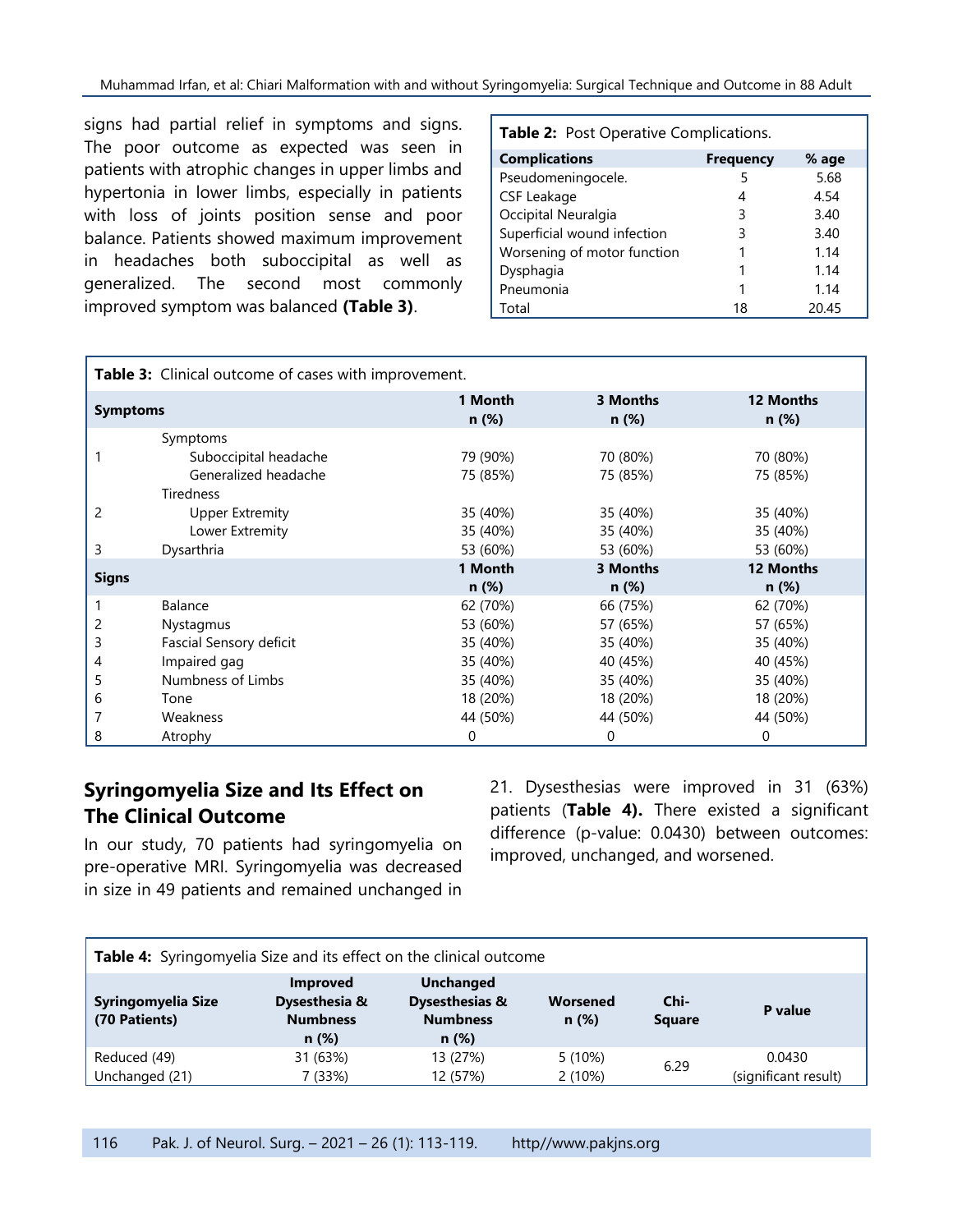### **DISCUSSION**

Old field et al<sup>8</sup> pointed out that the shape  $\&$ descent of tonsils may change once the decompression procedure is performed adequately so the term malformation may not be true. The development of the posterior fossa when the hind brain is normal in size leads to over grading of its contents and descent of the cerebellar tonsils. $9$  Heiss et al<sup>10</sup> demonstrated that an increase in pulse pressure in the subarachnoid space of the cervical region leads to the formation of syringomyelia & its progression. Poor absorption of extracellular fluid in the cord may be an important factor in syrinx formation.<sup>11</sup>

The majority of patients have settled with decompression craniectomy and duroplasty without fiddling with the cerebellar tonsils.<sup>12,5</sup> Breaking the arachnoid band, adhesiolysis, Coagulating or resecting the tonsils leaves necrotic tissue which can increase the risk of infection and new adhesion formation $10,7$ . Bentson et al<sup>10</sup> has reported that breaking of arachnid band & coagulation or resection of tonsils is mandatory for good results but we never resected tonsils. We have always been vigilant for the free pulsatile flow of CSF from the cervical cavity to the spinal canal this keeps the tonsils away from the cord, cervical roots, and brain stem  $13$ 

In the study symptoms and signs of dysarthria, dysesthesia, poor gag, and swallowing and balance were commonly found. Obese ladies have more complaints of headache & exertional symptoms in their extremities. Patients with atrophic changes in upper limbs also showed an inability to do daily work and had poor results. In this group of patients, the clinical presentation was similar to that reported in other papers.<sup>6,14-17</sup>

Postoperatively headache improved in most of the patient's balance and dysarthria also improved in a good number of patients (60 – 70%) dysesthesia, tone and weakness did not show improvement more than 40 – 50% and atrophy has shown no improvement. With time from 1 month to 12 months, some further deterioration was noticed which was not picked up on MRI. All patients had some improvement after the surgical procedure but significant improvement in symptoms and signs was observed in patients in whom syrinx was reduced in size. Reduction in syrinx size and improvement in clinical outcome was not found related to the size of subarachnoid space on MRI which was quite contrary to the findings reported by John R Bentson et al.<sup>4</sup> We have done a procedure to restore the free and pulsatile flow of CSF across the Craniocervical junction<sup>7,8,10,18</sup> this gives adequate space for the tonsils to stay away from the brain stem, upper cervical cord, and roots and does not merit any fiddling with cerebellar tonsils.

### **CONCLUSION**

Chiari Malformation should be diagnosed early to treat early for better outcomes. The optimal surgical procedure is decompressive occipital craniectomy, widening of the foramen magnum, and expansile duroplasty of adequate size tailored for the patients as per radiological findings. The relationship between symptomatic improvement and radiological findings is not always linear.

### **Conflict of interest**

Nothing to disclose.

### **REFERENCES**

- 1. Van Houweninge Graftdijk CJ: over hydrocephalus. Leyden, the Netherlands: Eduard Ijdo, 1931.
- 2. Penfield W, Coburn DF. Arnold-Chiari malformation and its operative treatment. Archives of Neurology & Psychiatry, 1938; 40 (2): 328-36.
- 3. Lichtenstein BW: Cervical syringomyelia and syringomyelia-like states associated with Arnoldchiari deformity and platy basia. Arch Neuro Psychiatry, 1943; 49: 881-894.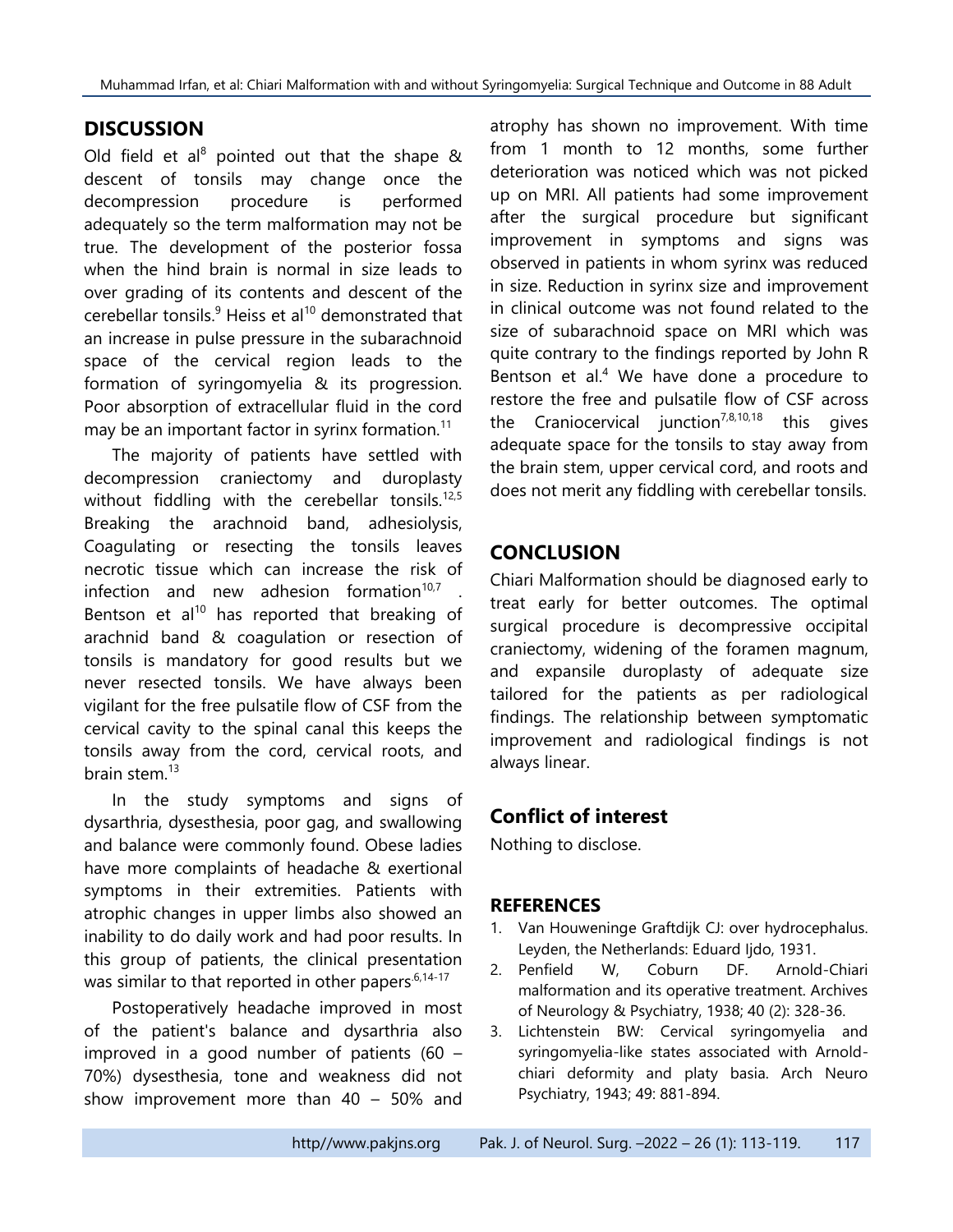- 4. Batzdorf U, McArthur DL, Bentson JR. Surgical treatment of Chiari malformation with and without syringomyelia: experience with 177 adult patients. Journal of Neurosurgery, 2013; 118 (2): 232-42.
- 5. Ellenbogen RG, Armonda RA, Shaw DW, Winn HR. Toward a rational treatment of Chiari I malformation and syringomyelia. Neurosurgical Focus, 2000; 8 (3): 1-0.
- 6. Hayhurst C, Richards O, Zaki H, Findlay G, Pigott TJD: Hind brain decompressive for chiarisyringomyelia complex: an outcome analysis comparing surgical techniques. Br J Neurosurg. 2008; 22: 86-91.
- 7. Heiss JD, Suffredini G, Smith R, DeVroom HL, Patrons NJ, Butman Ja, Et al: Pathophysiology of persistent syringomyelia after decompressive craniocervical surgery. Clinical Article. J Neurosurg Spine, 2010; 13: 729-742.
- 8. Oldfield EH, Muraszko K, Shawker TH, Patronas NJ: Pathophysiology of syringomyelia associated with chiari I malformation of the cerebella tonsils. Implications for diagnosis and treatment J Neurosurg. 1994; 80: 3-15.
- 9. Nishikawa M, Sakamoto H. Hakuba A, Nakanichi N, Inoue Y: pathogenesis of chiari malformation: a morphometric study of the posterior cranial fossa. J Neurosurg. 1997; 86: 40-47.
- 10. Heiss JD, Patronas N, DeVroom HL, Shawker T,

Ennis R, Kammerer W, et al: Elucidating the pathophysiology of syringomyelia: J Neurosurg. 1999; 91: 553-562.

- 11. Koyanagi I, Houkin K: Pathogenesis of syringomyelia associated with chairi type 1 malformation review of evidences and proposal of a new hypothesis. J Neurosurg Rev. 2010; 33: 271- 285.
- 12. Kerr RW: A mechanism to account for frontal headache in cases of Posterior fossa tumors. J Neurosurg. 1961; 18: 605-609.
- 13. Dyste GN. Memezes AH, VanGilder JC: Symptomatic Chiari malformations. An Analysis of presentation, management, and long-term outcome. J Neurosurg. 1989; 71: 159-168, 1089.
- 14. Klekamp K, Batzdorf U, Samii M, Bothe HW: the surgical treatment of chiari I malformation. Acta Neurochir (Wien). 1996; 138: 788-801.
- 15. Levy WJ, Mason L, Hahn JF: Chiari Malformation presenting in adults: a surgical experience in 127 cases Neurosurgery, 1983; 12: 377-290.
- 16. Milhorat TH, Chou MW, Trinidad EM, Kula RW, Mandell M, Wolpert, et al. Chiari I malformation redefined: clinical and radiographic findings for 364 symptomatic patients. Neurosurgery, 1999; 44: 1005-1017.
- 17. Oldfield EH: Editorial. Syringomyelia J Neurosurg (1 Suppl). 2001; 95: 153-154.

### **Additional Information**

#### **Disclosures: Authors report on conflict of interest.**

**Ethical Review Board Approval:** The study was confirmed to the ethical review board requirements. **Human Subject:** Consent was obtained by all patients/participants in this study.

#### **Conflict of Interest:**

In compliance with the ICMJE uniform disclosures form, all authors declare the following:

**Financial Relationships:** all authors have declared that they have no financial relationship at present or within the previous three years with any organizations that might have an interest in the submitted work.

**Other Relationships**: all authors have declared that there are no other relationships or activities that could appear to have influenced the submitted work.

#### **Funding or sponsorship**: Nil.